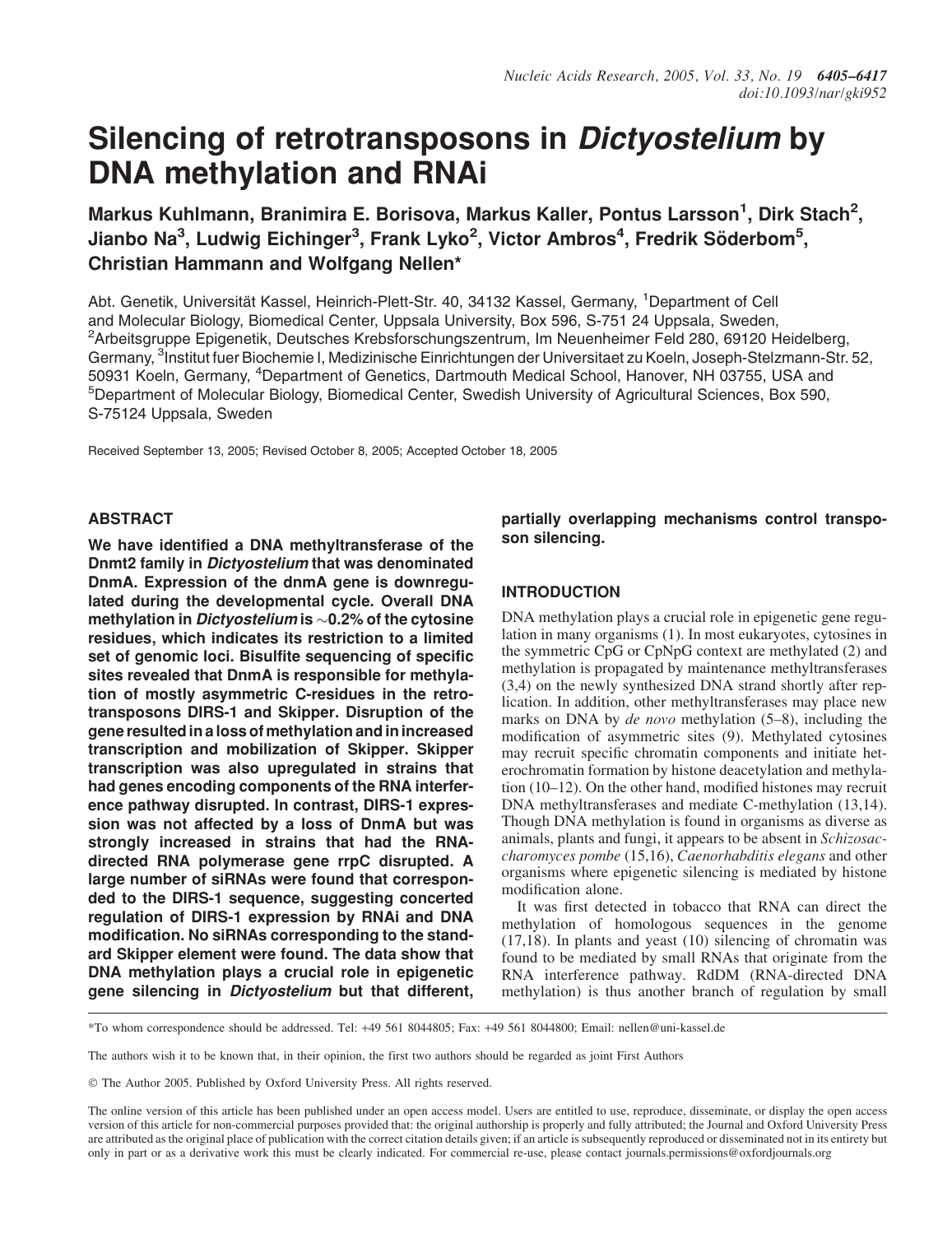RNAs. Recently, several models have been presented as to how the RNA guides for DNA modification may be generated and which components of the cellular machinery are involved (19–21). Targets for epigenetic chromatin silencing are frequently transposons and retrotransposons that are a source for naturally occurring siRNAs (22,23). Transposons are reactivated (22) and may be mobilized when components of the RNAi pathway are disrupted (24).

The presence of a functional RNAi machinery (25), the cloning of numerous siRNA-like molecules from Dictyostelium containing sequences of retrotransposons (F. Söderbom and V. Ambros, manuscript in preparation) and the suggestion that pericentric heterochromatin contained clustered retrotransposons (26) raised the question whether RNA-mediated DNA modification may be involved in epigenetic gene regulation in Dictyostelium. Similar to the situation in Drosophila, previous work had suggested that Dictyostelium DNA was not methylated (27). The discovery of a methyltransferase gene of the Dnmt2 family in the Drosophila genome and the subsequent detection of low levels of cytosine methylation (12) prompted us to reinvestigate this issue in Dictyostelium. In the recently completed genome of the social amoeba (26), we found a Dnmt2-like gene that had also been independently detected by Ponger et al. (28).

Our data show that Dictyostelium contains a functional DNA methyltransferase enzyme that methylates specific C-residues in the retrotransposons DIRS-1 and Skipper. Skipper silencing depends on both DNA methylation and a functional RNAi machinery.

# MATERIALS AND METHODS

## Strains

All experiments were carried out with Ax2, strain 214 and derivatives. The following transgenic strains were used: dnmA<sup>-</sup> (25), rrpA<sup>-</sup> (25), rrpB<sup>-</sup> (25), rrpC<sup>-</sup> (25), hcpA<sup>-</sup> (M. Kaller, U. Euteneuer and W. Nellen, manuscript submit- $\text{ted}$ ), hel $\text{F}^-$  (B. Popova, M. Kuhlmann and W. Nellen, submitted) drnA<sup>-</sup> (B. Popova, B.E. Borisova, M. Kuhlmann, C. Hammann and W. Nellen), actin 15::dnmA-myc and actin 15::dnmA-gfp.

#### Growth and development of Dictyostelium cultures

Dictyostelium Ax2 cells and transformants were grown in association with Klebsiella aerogenes on SM agar plates, in suspension culture or plates in HL5 medium. Dictyostelium cells were developed in phosphate buffer suspension culture as described previously (29).

For growth and development cycles, cells were plated out on SM agar in association with K.aerogenes and allowed to grow and develop. Spores were harvested after 7 days and used to inoculate a fresh plate.

### Generation of the dnmA knock-out strain

For amplification of the genomic  $5'$  and  $3'$  parts of the dnmA gene the following primer sets were used.  $5'$  part: forward, (Eco31I) GGTCTCATGGAACAATTGAGAGTATTAGAA and reverse, (BamHI)GATCCGCTTAACCAAATTGTTGT-GGTG; 3' part: forward, (Eco31I) GGTCTCGATTTTCAGT-TACAATGAATTGGT and reverse, (BamHI) 5' GGATCC-TTTTGTATTGCAAAAAGAAATGG. The PCR products of 782 bp  $(5'$  part) and 1100 bp  $(3'$  part) were inserted into the plasmid pGEM T-easy. The plasmid was digested at the central BamHI site to introduce the 1343 bp BS<sup>R</sup> cassette (30). The resulting plasmid was cut with Eco31I and the  $\sim$ 3200 bp dnmA fragment with the inserted  $BS<sup>R</sup>$  cassette was isolated. The fragment was introduced into Dictyostelium cells by electroporation as described previously (31,32).

Clonal isolates were obtained by plating  $\sim$  500 cells on an SM plate with *K.aerogenes*. Cells were picked from clones into Costar plates containing HL5 medium with the appropriate selective drug. After several days, cells were transferred to suspension culture.

#### DnmA expression constructs

The coding sequence of the dnmA gene was amplified by PCR using the primers forward: ATTGAATTCAAAATGGA-ACAATTGAGAGTATTAG and reverse: AGGAAGCTTAT-TGGATCCTTTTTTTCCTTCTTTTTCCTTTTG.

The product was cloned via EcoRI and BamHI into pDd-GFP to generate a C-terminal GFP fusion. For expression of the Myc-tagged protein, the same PCR product was cloned via EcoRI and HindIII into pDEX\_RH. Two complementary oligonucleotides encoding the Myc-tag were inserted into the BamHI and HindIII sites to obtain a C-terminal Myc fusion.

#### RNA isolation and northern blotting

Total cellular RNA was prepared as detailed in (33). For northern blots, 20 µg of total cellular RNA were separated on a 1.8% agarose gel containing 20 mM guanidiniumthiocyanate and blotted to a nylon membrane (porablot Nyamp, Macherey & Nagel). Pre-hybridization and hybridization were carried out as described previously (34). Radioactively labelled PCR fragments were generated by incorporation of  $[\alpha^{-32}P]$ dATP with Klenow-fragment<sup>exo-</sup> (MBI, Fermentas) as described previously (35).

PCR-primers for fragment amplification used for randomprime Klenow-labelling. DnmA 801 bp (+183 bp intron): Forward, TTAATGAGTCCACCATGTCAAC; reverse, CCT-GTACCTTCAATAAATTTTCC; DIRS-1-RT-LTR 726 bp: forward, GTATGCCCTGTTCGCCACCTTGC; reverse, AA-CATTTATTTATTTGAATTTCCC; Skipper GAG 400 bp: forward, TGAAGCTAAAACCATTGACGC; reverse, CT-AATTGAACTTCAGCAGTACC; eriA 660 bp: forward, GG-ATCCGATGTCCACAACAACAACATC; reverse, GGATC-CTTTACTGATTTCATTGTTGAAAC.

## RT–PCR

RNA was isolated from wild-type cells and mutants and treated with RNase free DNase (MBI, Fermentas). Equal amounts of total RNA were used for reverse transcription with oligo(dT) primers. PCRs for dnmA were carried out on cDNA using the following primers: forward, TTAAT-GAGTCCACCATGTCAAC; reverse, CCTGTACCTTCA-ATAAATTTTCC.

For the thioredoxin control: forward, GAACGAGCT-CCATGGCCAATAGAGTAATTCATG; reverse, CGCGGA-TCCTTATTTGTTTGCTTCTAGAGTACTTC.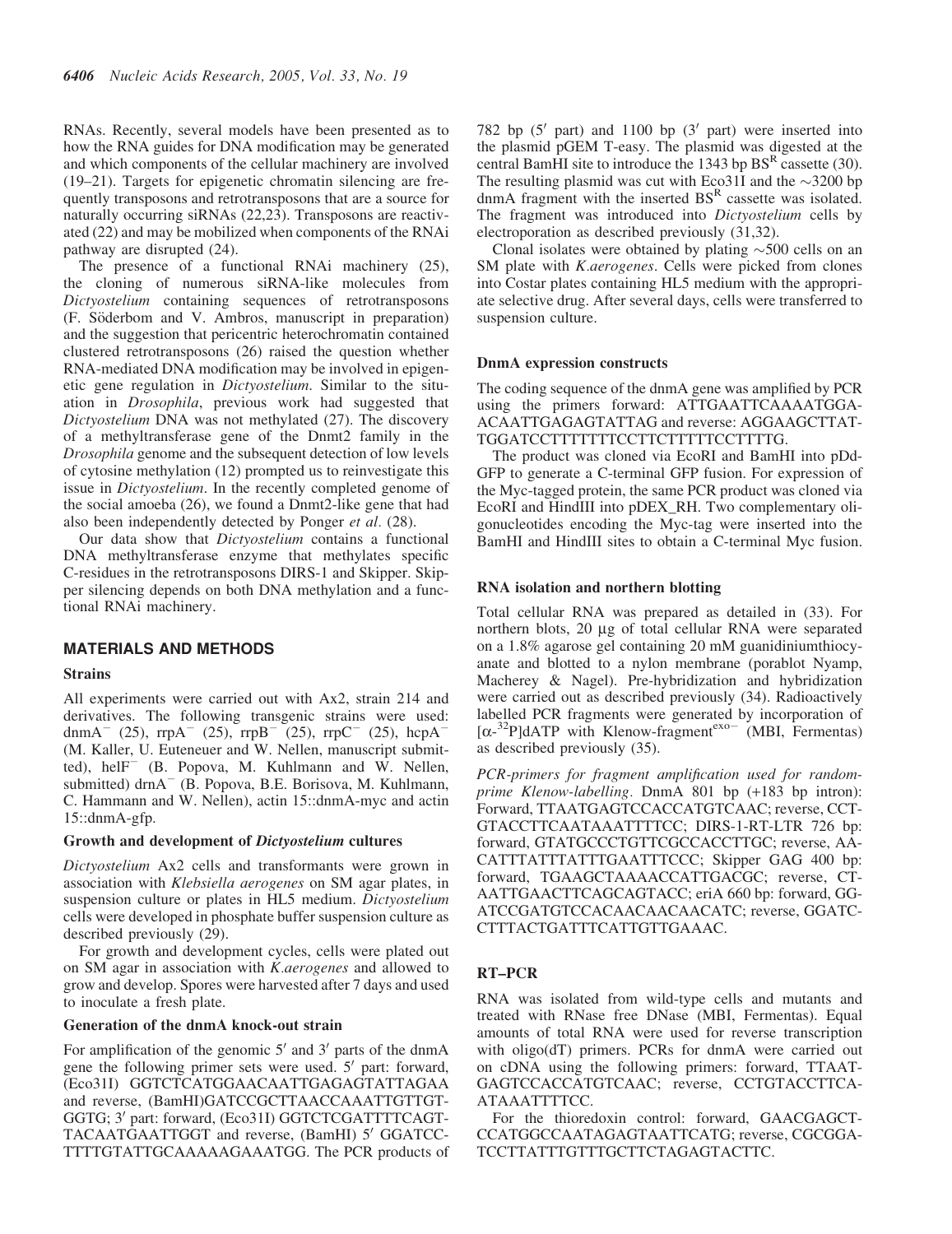Sequences for siRNAs were retrieved from two small RNA libraries ( $\sim$ 18–25 nt long) that were constructed according to Lee and Ambros (36) and Lau et al. (37). Details on these libraries will be published elsewhere (F. Söderbom and V. Ambros, manuscript in preparation).

# DNA isolation and Southern blotting

A total of  $1 \times 10^8$  *Dictyostelium* cells were harvested from HL5 medium, washed in ice-cold phosphate buffer (100 mM, pH 6.7) and collected at 540 g for 10 min at  $4^{\circ}$ C. The cell pellet was lysed in 50 ml nuclear-lysis-buffer (50 mM HEPES, pH 7.5, 40 mM MgCl<sub>2</sub>, 20 mM KCl, 5% saccarose and  $1\%$ NP-40). Nuclei were lysed in 5 ml of 0.7% SDS and 100 µl (25 mg/ml) proteinase K for 60 min at  $65^{\circ}$ C. The lysate was extracted twice with phenol/chloroform and the genomic DNA was precipitated with 1/10 volume of 3 M sodium acetate and 2.5 vol of ethanol. The pellet was washed twice with 70% ethanol, air-dried and dissolved in an appropriate volume of ultra-pure water.

Aliquots containing  $10 \mu$ g of DNA were digested with the restriction enzymes indicated, separated on 1% agarose gels, blotted to nylon membrane and hybridized with PCR fragments labelled with  $\left[\alpha^{-32}P\right]$ dATP by random priming. Primers for PCR amplification are listed as control primers in 'bisulfite sequencing' and in 'northern blotting'.

#### Calculation of retrotransposon copy numbers

Total nuclear DNA was digested with SacI, and  $\sim$ 10 µg were loaded on a 1% agarose gel containing ethidium bromide. After electrophoresis, the gel was photographed with an EASY documentation system, blotted on nylon membrane and hybridized with a  $[32P]$ labelled random primed probe of the DIRS-1 right LTR and part of the RT sequence. After exposure to a phosphoimager screen and scanning of the autoradiogramm, the blot was stripped and hybridized with a  $\lceil 3^2P \rceil$ labelled random primed probe of the Skipper gag sequence. The blot was exposed, scanned and rehybridized with a  $\left[\begin{array}{cc}3^2P\end{array}\right]$ labelled random primed probe of the single copy eriA gene, encoding a homologue of the C.elegans ERI-1 gene (38). Using the TINA program, pixels were counted for ethidium bromide staining (two defined sections of the stained gel) and PSL (photo-stimulated light units) for the major bands of the retrotransposons and for the single copy gene fragment. Counts for the quantitation standards were averaged for each lane; PSL of the main DIRS-1 and Skipper bands were divided by the averaged quantitation standard and set to 1 for fresh wild-type cells. The results did not change significantly when only the eriA or only the ethidium staining were used for quantitation.

#### Bisulfite sequencing

Bisulfite sequencing was essentially carried out according to (39). Briefly, 5 µg of genomic, RNase-treated DNA were denatured with 1/10 vol of 3 M NaOH for 20 min at RT and 3 min at  $100^{\circ}$ C in a total volume of 60 µl. Aliquots containing 600 µl of freshly prepared bisulfite solution (3.1 M  $\text{Na}_2\text{S}_2\text{O}_5$ , 5 mM hydroquinone, pH 5) were added and the samples were overlayed with mineral oil. Reactions were carried out for 3 h at  $55^{\circ}$ C; they were then briefly heated (1 min) to  $95^{\circ}$ C and incubated for an additional  $12-16$  h at  $55^{\circ}$ C. DNA was purified with Geneclean<sup>®</sup> or glass milk and dissolved in 100  $\mu$ l H<sub>2</sub>O. Desulfonation was carried out for 20 min at  $37^{\circ}$ C by addition of 11 ml of 3 M NaOH. The converted DNA was precipitated with 35 µl ammoniumacetate and 3 vol of 100% ethanol, washed with 70% ethanol and dissolved in 20  $\mu$ l H<sub>2</sub>O; 2–4 ml were used for PCRs with control primers (complementary to non-converted DNA) and bisulfite primers (complementary to converted DNA).

Primers for DIRS-1 LTR PCR. Control PCR: forward, ATCAAATTGTTTTAGTTTTTAGTG; reverse, AACATT-TATTTATTTGAATTTCCC. Bisulfite PCR: forward, ATCA-AATTATTTTAATTTTTAATA; reverse, AATATTTATTT-ATTTGAATTTTTT.

Primers for Skipper RT. Control PCR: forward, CTGT-TACCTTAGTGAAGATGGG; reverse, GGGCATCTAT-TGTCTTATGACATGG. Bisulfite PCR: forward, AAATC-TTACATATATTATCAATAAA; reverse, AATAATTGAG-TAGTATGTTGGGT.

Primers for Skipper LTR: Control PCR: forward, GTTAGAGACTCAAAACTAAATTA; reverse, TGTAAA-AGTCACTCACACTAATC. Bisulfite PCR: forward, ACT-CAAAACTAAATTAATTTAAAATTAA; reverse, ATGAA-GGATAGAAAGAGTGAAAGAT.

PCRs were carried out on bisulfite treated and on untreated DNA with both sets of primers. Experiments were continued when only the appropriate primers yielded products on the different DNA samples. PCR products from cloned DIRS-1 LTR and Skipper RT fragments were also subjected to bisulfite sequencing to confirm that all cytosine residues could be converted.

In some experiments, DNA for the retrotransposon fragments was enriched by restriction digestion, gel electrophoresis and preparation of the appropriate size fragment for bisulfite treatment. The results were, however, not significantly improved in comparison with those obtained from bisulfite treatment of total DNA. PCR fragments were purified by MicroSpin<sup>TM</sup>S-400HR columns before sequencing (MWG Biotech).

#### Fluorescence microscopy

Cells were fixed at  $-20^{\circ}$ C, with methanol for 20 min, washed three times in  $1 \times PBS$  and stained with DAPI (1 mg/ml, diluted 1:15,000 in  $1 \times PBS$ ).

Cells expressing the DnmA-c-Myc fusion protein were blocked with PBG buffer  $(1 \times PBS)$  containing 3% BSA and  $0.045\%$  cold water fish gelatin; Sigma) for 1 h at  $37^{\circ}$ C. Primary mAb 9E10 (directed against the c-Myc epitope) was added in a 1:50 dilution for 3 hours. Cells were washed three times with  $1\times$  PBS, then the secondary TRITC coupled polyclonal antibody (Dianova, Hamburg) was added at a 1:1000 dilution in PBG for 1 h.

Microscopic analysis was carried out with a Leica DM IRB inverted fluorescence microscope. For image acquisition a Leica DC 350F digital camera and IM50 software were used. Images were processed in Adobe Photoshop.

#### Capillary electrophoresis

For DNA methylation analysis, genomic DNA was isolated from wild-type (Ax2) and dnmA knock-out cells. DNA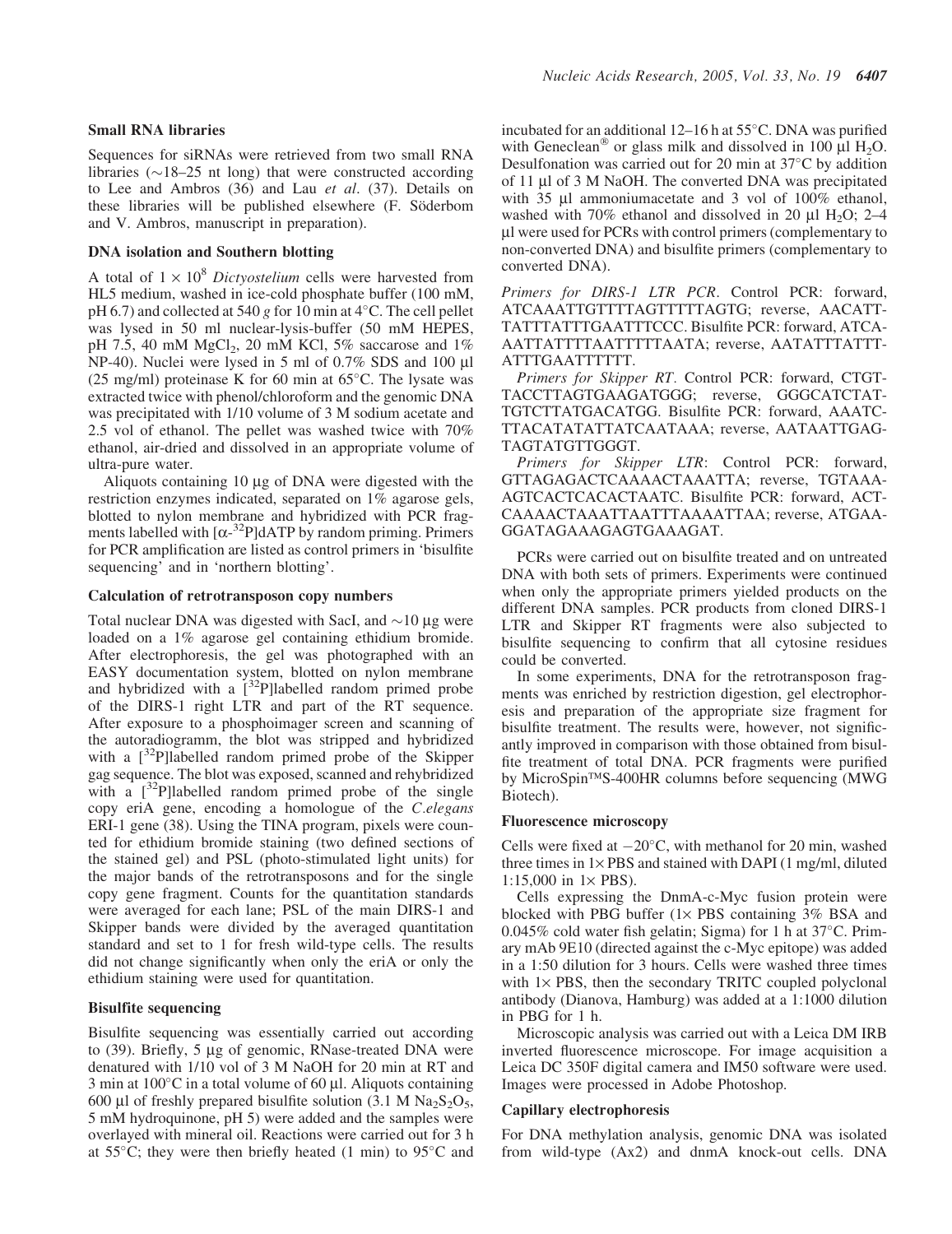samples were hydrolysed, derivatized and analysed by capillary electrophoresis as described previously (40).

#### **Microarray**

RNA from Ax2 and the mutant cells was isolated with the Qiagen RNA kit. Aliquots containing 20 µg each were precipitated together with the appropriate spike mixture (controls). The RT–PCR for labelling reactions was carried out with oligo(dT) primers. cDNA was labeled with a Cy3 or Cy5 labelling kit (FairPlay<sup>R</sup> Stratagene). Dye-coupled cDNA was purified and ethanol precipitated.

Corning ultra GAPS arrays containing probes for 450 defined genes, 5400 non-redundant expressed sequence tags (ESTs), and positive and negative controls were prehybridized and subsequently hybridized with the dye coupled cDNA preparations (41). After washing, arrays were scanned by Scan-Array<sup>R</sup> 4000XL and analysed by Scan Array Express Version 2.1 (Perkin Elmer Life Sciences, Wellesley, USA). Furthermore, the R project for Statistical Computing (<http://> www.r-project.org) and Significance Analysis of Microarrays (SAM) Version 1.21 [\(http://www-stat.stanford.edu/~tibs/](http://www-stat.stanford.edu/~tibs/) SAM/) were used.

#### Southwestern blots

DNA was isolated from wild-type cells and from the dnmA gene disruption mutant, digested with various restriction enzymes and separated on a 1% agarose gel. The gel was blotted and the a nylon membrane was incubated with an antibody directed against 5-methyl cytosine (Eurogentec, Seraing, Belgium) at  $4^{\circ}$ C overnight. Further processing was carried out as described previously for western blotting (42) using an alkaline phosphatase coupled secondary antibody. Similar experiments were carried out using slot-blotting instead of Southern blotting. Purified DNA was denatured in 0.4 M NaOH, 10 mM EDTA, heated to  $100^{\circ}$ C for

10 min., neutralized by addition of an equal volume of 2 M ammoniumacetate, pH  $7$  and applied to a  $6\times$  SSC saturated nitrocellulose membrane in a slot-blot-apparatus. After washing with  $2 \times$  SSC, DNA was UV-crosslinked to the filter, incubated with the anti 5-methyl cytosine antibody and processed as described above.

#### Accession numbers

dnmA: DictyBase DDB0231095, NCBI: XM\_631863 eriA: DictyBase DDB0231961; hcpA: DictyBase DDB0220646; rrpC: DictyBase DDB0216193; rrpA: DictyBase DDB0191515; rrpB: DictyBase DDB0220017.

## RESULTS

## Dictyostelium contains an expressed DNA methyl transferase of the Dnmt2 type

Global analysis of genomic DNA from Dictyostelium by capillary electrophoresis revealed a faint signal corresponding to  $\sim 0.2\%$  cytosine methylation (Figure 3B). This indicated that the Dictyostelium genome contains a DNA methyltransferase gene that catalyses DNA methylation in a restricted sequence context. Accordingly, we detected in the Dictyostelium genome database a single gene with high similarity to human Dnmt2 (Figure 1) and denominated it dnmA. The predicted gene product of 379 amino acids and 44.1 kDa displayed 41% identity with the human enzyme. All 10 characteristic motifs of DNA methyltransferases (43) could be identified. Additional genes with similarity to DNA methyltransferases of the Dnmt1 or Dnmt3a/b type were not detected by blast searches in the *Dictyostelium* genome.

RT–PCR showed that dnmA RNA expression was high in vegetative cells and decreased during development (Figure 2A). N-terminal fusions with GFP or a c-Myc-tag were predominantly found in the nucleus (Figure 2B), thus



Figure 1. Amino acid sequence alignment of Dnmt2 homologues from D.discoideum, Arabidopsis thaliana, Homo sapiens and Danio rerio. The 10 characteristic Dnmt2 motifs (44) are indicated by roman numbers. TRD, target recognition domain.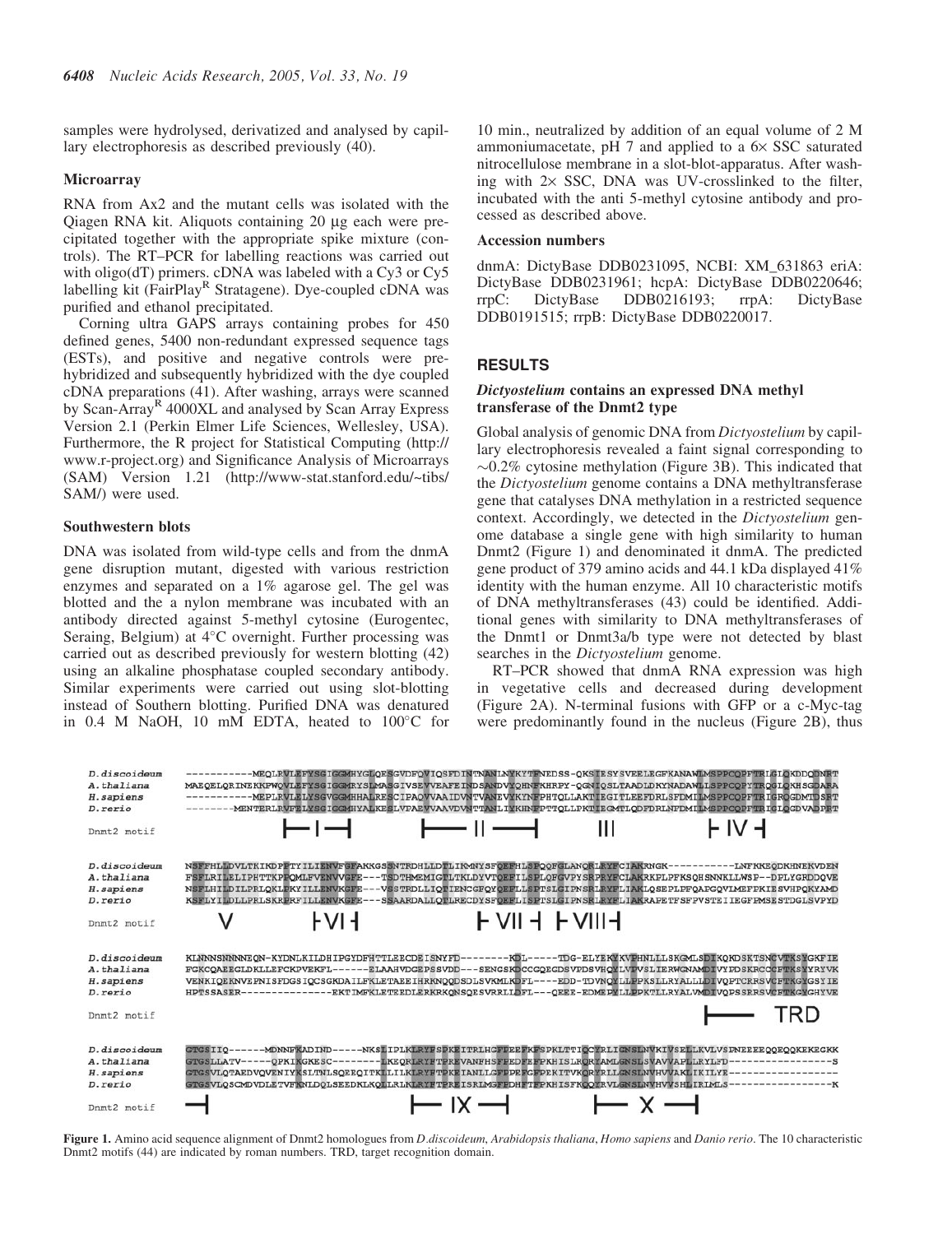confirming the in silico predicted nuclear localization by PSORTII (44) and LOCtree (45).

We generated a knock-out strain of the dnmA gene by homologous recombination. The gene disruption was confirmed by PCR, Southern blot (data not shown) and



Figure 2. Expression of dnmA. (A) Semi-quantitative RT–PCR was performed on total mRNA isolated from vegetatively grown cells (veg) and from cells after 6 and 16 h of development on filters. Expression of the thioredoxin (trx) gene family is shown as a comparison. (B) Expression of DnmA-c-Myc fusion protein in Dictyostelium visualized by staining with mAb 9E10 and a secondary TRITC coupled polyclonal antibody (top right). The DnmA-GFP fusion protein (bottom right) showed the same localization. DNA was stained with DAPI to localize the nucleus (left). Bars are  $8 \mu m$ .

RT–PCR (Figure 3A). No obvious phenotypic alterations were observed during growth or in development.

# The transposons DIRS-1 and Skipper are methylated by DnmA at specific, mostly asymmetric C-residues

By using global methods for DNA methylation analysis, such as capillary electrophoresis and Southwestern blots with an antibody directed against 5-methyl cytosine, we were unable to obtain conclusive evidence for a loss of DNA methylation in the mutant strain, presumably, because both methods were operating close to their detection limit (Figure 3B and data not shown). For this reason, we focused our experiments on gene-specific methylation analysis. Based on observations in plants that RNAi could mediate transcriptional silencing by DNA methylation (46), we first investigated one of the discoidin gene loci after silencing by an RNAi construct (25). Bilsulfite sequencing revealed complete conversion of C-residues and no evidence for DNA methylation (data not shown). This was not unexpected since RNAi-mediated DNA methylation is predominantly found in promoter regions (18). The RNAi construct was, however, directed against the coding sequence. Attempts to achieve silencing with a hairpin construct in order to generate siRNAs directed against the promoter region failed (data not shown).

In order to identify specific targets for DNA methylation, we analysed RNA derived from the dnmA knock out and from wild-type cells by microarray. Setting a threshold of at least 2-fold difference, 7 genes were found to be overexpressed in the KO strain and 12 were underexpressed. Among the upregulated genes, the ESTs SLD246 and SLE355 contained sequences encoding the gag and RT genes, respectively, of the retrotransposon Skipper (47). We concentrated initially on the analysis of Skipper, as this was of special interest since transposable elements are frequently targets for methylation (22). Interestingly, the ESTs SSL485 containing non-coding Skipper sequences and SLC703 at the very end of the RT/ integrase sequence were not overexpressed in the mutant. Skipper has 20 copies in the *Dictyostelium* genome and consists of direct long terminal repeats and three open reading frames (ORFs) encoding GAG (matrix protein), PRO (protease) and RT (reverse transcriptase), POL (polymerase) and IN (invertase) (47). Skipper is expressed at very low levels during growth and development. Bisufite sequencing of a 294 bp region in the RT gene bottom strand showed that 12 out of 21 C-residues were methylated. Methylation was



Figure 3. (A) Semi-quantitative RT–PCR on dnmA gene transcripts from wild-type Ax2 cells and the dnmA disruption mutant. Capillary electrophoresis on DNA from wild-type cells (B) and the dnmA disruption strain. (C) The position of 5-methyl cytosine is indicated.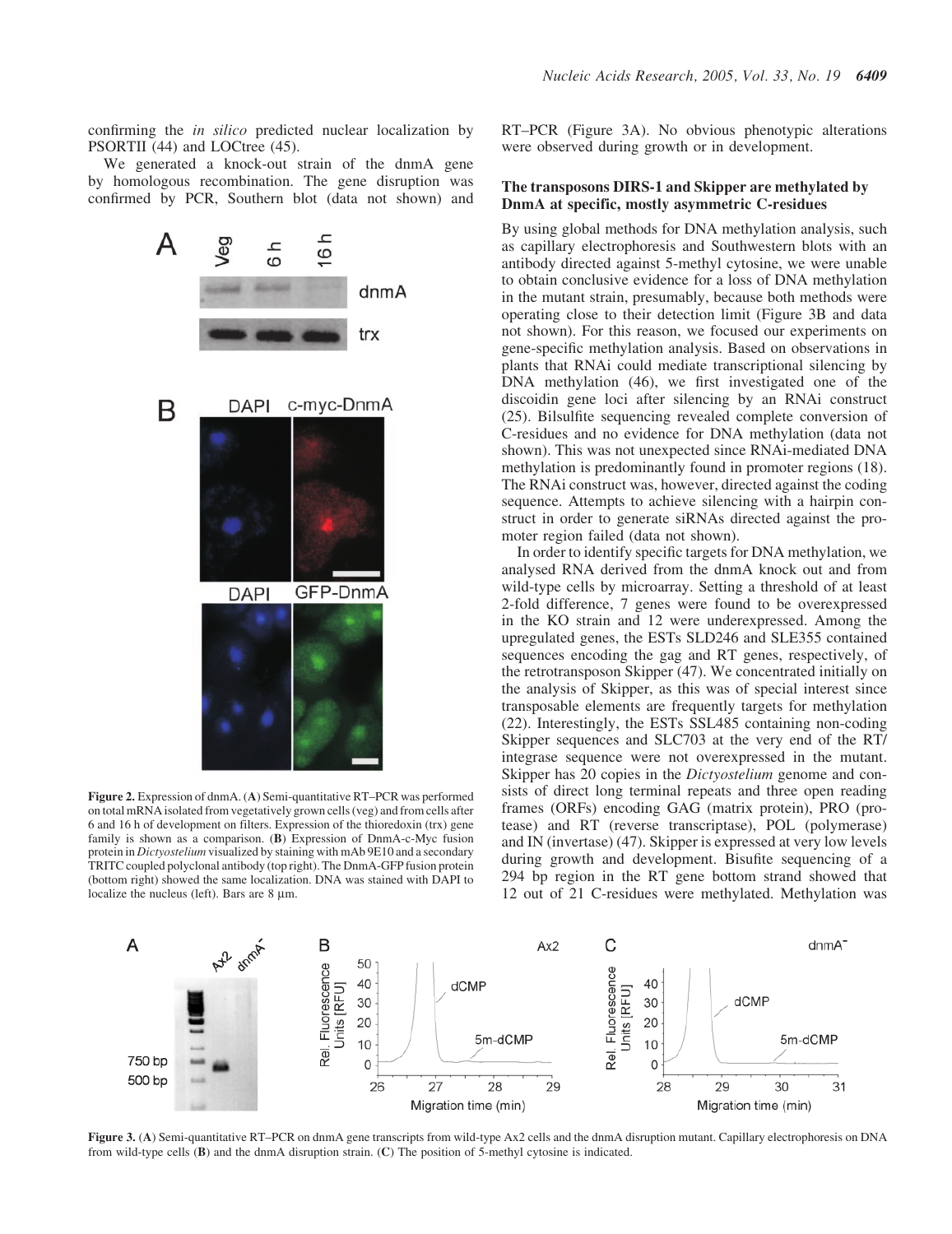mostly at asymmetric sites and could not be correlated with any obvious sequence context (Figure 4A). By bisulfite sequencing of the RT fragment derived from the dnmA knock-out strain no methylated C-residues (with the exception of two that are likely to be artifacts, see below) could be detected. This indicated that methylation within this sequence depended on DnmA.

Bisulfite sequencing of 214 bp of the Skipper LTR bottom strand revealed no methylation of the 12 C-residues within this sequence (Figure 4B).

We then analysed the retrotransposon DIRS-1 that was not covered by the microarray. DIRS-1 occurs in 40 complete and  $\sim$ 200 incomplete copies in the genome. It consists of inverted long terminal repeats and three overlapping open reading frames encoding protein1, reverse transcriptase and a recombinase. In addition, a heat-shock-induced transcript in antisense orientation termed E1 is derived from the right LTR of the locus. Transcription of DIRS-1 is developmentally regulated and expression increases substantially after the onset of starvation (48–50).

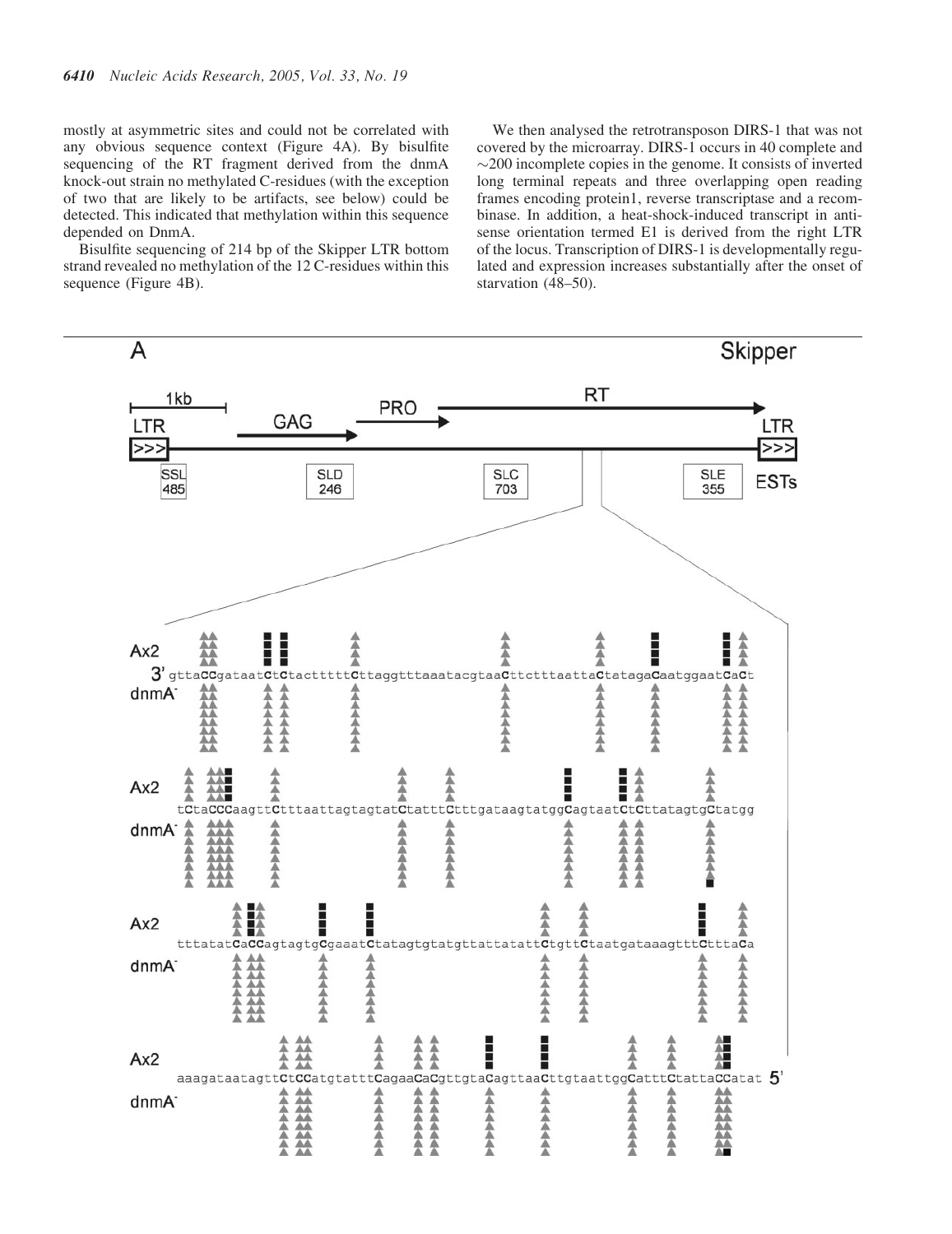We sequenced 128 bp of the right LTR (bottom strand) and found that 7 out of 23 C-residues in this region were consistently methylated (Figure 4C). Similar to the results from Skipper, methylation sites were mostly asymmetric and no obvious sequence context could be correlated with methylation.

Using DNA derived from the knock-out strain, no DNA methylation (with the exception of four that are likely to be artifacts, see below) could be detected, thus indicating that DnmA was responsible for all C modification of DIRS-1, as we had seen for Skipper.

Overall, eight non-converted C-residues were found by bisulfite sequencing in the dnmA mutant strain (two in Skipper RT, two in Skipper LTR and four in DIRS-1 LTR). This is a very small proportion of the unambiguously sequenced C-residues and we assume that this is due to an incomplete bisulfite reaction, or to PCR or sequencing errors. Importantly, most of these cytosine residues were never found to be methylated in the wild type and thus likely represent an in vitro artifact. However, we cannot exclude that an additional minor, non-conventional methyltransferase is active in the knock-out strain.

## Expression of Skipper and DIRS-1 in dnmA knock-out cells and other mutants

Skipper as well as DIRS-1 are barely expressed in cells growing in axenic suspension culture. We were interested to see whether the loss of C-methylation had an influence on the abundance of transcripts from both transposons as suggested for Skipper by the microarray. We examined RNA in the mutant and in the wild type after multiple passages through the differentiation cycle, assuming that transposon mobilization may be activated during development. Cells were grown on a lawn of K.aerogenes until they had developed mature fruiting bodies; spores were harvested and used to inoculate a new plate to begin the next cycle. After 0 and 16 cycles, spores were transferred to axenic medium and cells were grown up to prepare RNA. After 16 cycles, mutant cells were severely compromised in growth on axenic medium in one experiment (generation time of  $\sim$ 25 h) but not in a second experiment over 16 cycles. This could be due to retrotransposon activation that may affect growth in one but not the other population. Wildtype cells displayed the normal generation time of 8 h over at least 20 passages in two independent experiments. Northern

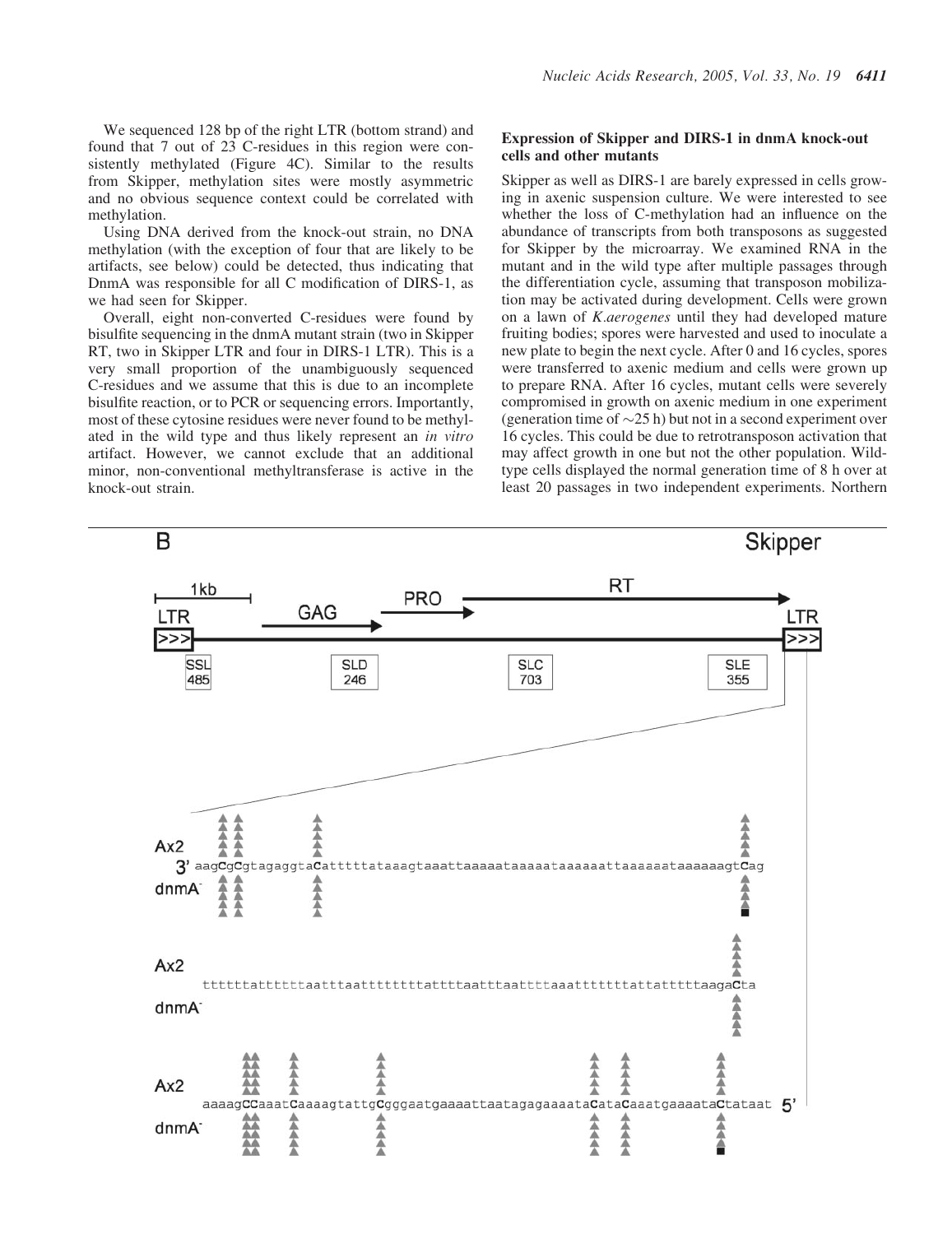C

DIRS-1

![](_page_7_Figure_2.jpeg)

Figure 4. (A) Bisulfite sequencing of 294 bp in the Skipper RT gene (bottom strand). The top part shows the organization of the retrotransposon with GAG, PRO and RT genes and LTRs. ESTs that were included in the microarray are indicated below. (B) Bisulfite sequencing of 214 bp in the Skipper LTR region (bottom strand). (C) Bisulfite sequencing of 128 bp in the right LTR of DIRS-1 (bottom strand). The top part shows the organization of the retrotransposon with the overlapping reading frames ORF I, III and II, LTRs and the E1 antisense transcript. Grey triangles indicate unmethylated C-residues; black squares methylated C-residues. Symbols above the sequence refer to DNA from Ax2 wild-type cells; symbols below the sequence refer to DNA from the dnmA<sup>-</sup> strain. No symbol is shown when the sequence could not be unambiguously determined.

blot analysis revealed that DIRS-1 expression during growth was unaffected in the mutant while Skipper expression was significantly upregulated and further increased after 16 rounds of development (Figure 5A). Interestingly, Skipper expression was also stronger in wild-type cells after 16 rounds of growth and development even though no significant effect on the doubling time was detected. This suggested that the frequently observed genome instability of laboratory strains after prolonged growth could be due to transposon activation.

In *S.pombe* siRNAs are involved in chromatin remodelling  $(10,51)$  and in plants $(18)$ , de novo DNA methylation is mediated by small RNAs (18). We therefore examined if Skipper and DIRS-1 expression was impaired in mutants affecting the RNAi pathway. As shown in Figure 5B, Skipper expression was not only upregulated in the dnmA knock-out but also in strains where one of the three RdRP genes (25) was disrupted. A minor degree of overexpression was also observed in dicer A (drnA) and the heterochromatin protein gene hcpA (M. Kaller, U. Euteneuer and W. Nellen, manuscript submitted) knock-outs. In contrast, DIRS-1 expression was only affected in the rrpC mutant. The data showed that components of the RNAi pathway are involved in suppression of both retrotransposons but that DIRS-1 and Skipper are regulated by distinct mechanisms.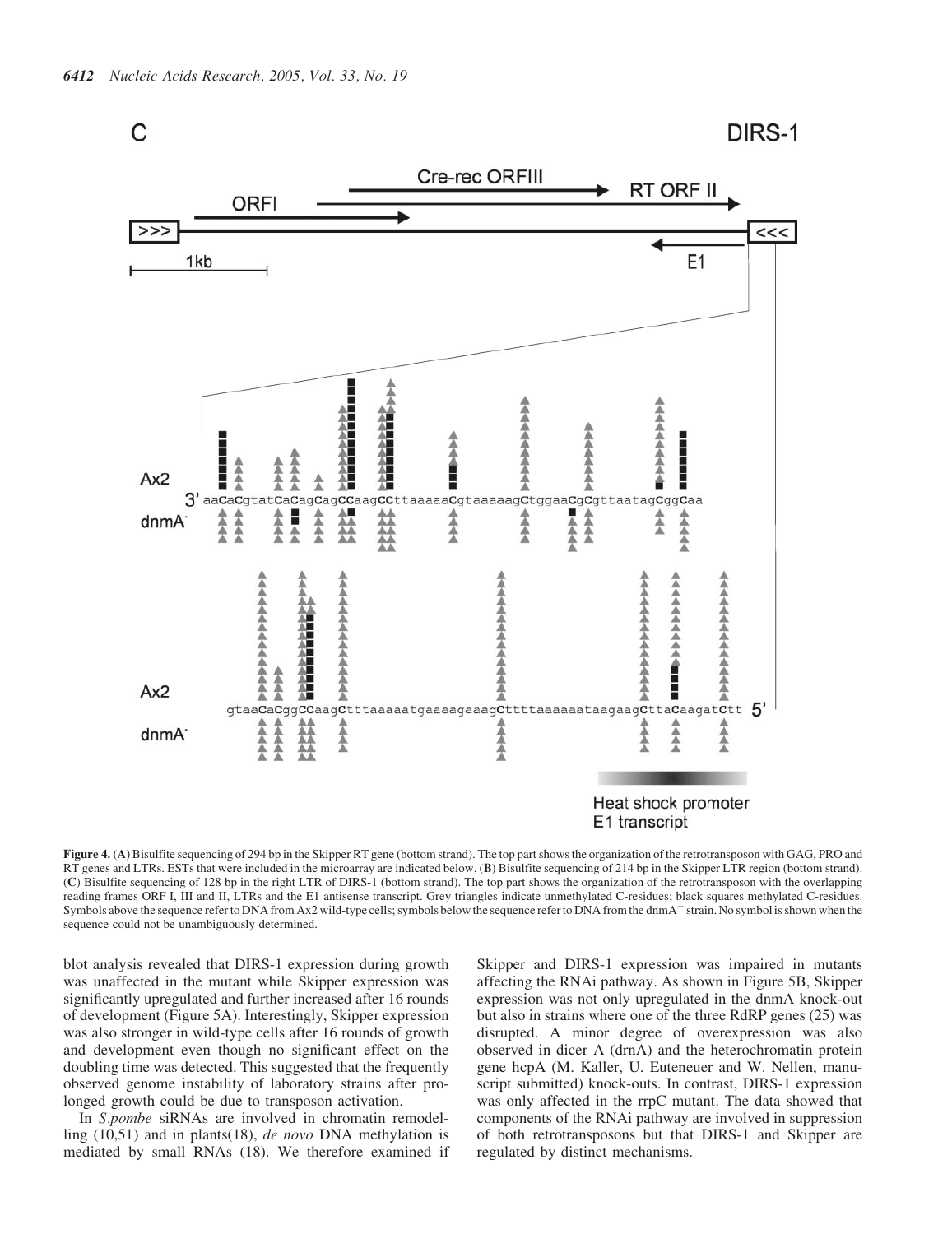![](_page_8_Figure_1.jpeg)

Figure 5. (A) Northern blots with specific Skipper (top) and DIRS-1 (bottom) probes on RNA isolated from wild-type Ax2 and dnmtA<sup>-</sup> cells after a short period of growth in axenic medium and after 16 passages through the developmental cycle (indicated by asterisk). Ethidium bromide staining is shown for quantitative comparison. (B) Northern blot with a Skipper (top) and a DIRS-1 probe (bottom) on RNA isolated from axenically growing cells of different mutants. Ax2: wild-type control, rrpA<sup>-</sup>, rrpB<sup>-</sup>, rrpC<sup>-</sup>: knock outs of the RNA-directed RNA polymerase genes rrpA, B and C, respectively, helF<sup>-</sup>: knock out of the gene encoding the putative RNA helicase HelF, drnA: knock out of the gene encoding the putative dicer homologue A, dnmA-: knock out of the gene encoding the DNA nethyltransferase A, dnmA<sup>-\*</sup>: knock out of the gene encoding dnmA, RNA from cells after 16 rounds of the developmental cycle.

## siRNAs cover the entire DIRS-1 sequence

The observation that components of the RNAi pathway were involved in the silencing of the retrotransposons prompted us to search for siRNAs complementary to Skipper and DIRS-1. Out of more than 9000 small RNAs represented in two small RNA libraries,  $\sim 600$  were complementary to either the bottom or the top strand of DIRS-1 (Figure 6, for details see Supplementary Figure 1S). Even though the libraries are probably not complete, DIRS-1 siRNAs are clearly overrepresented because the retrotransposon contributes  $\sim$ 3.2% to the total Dictyostelium genome (26) but more than 7.2% of the siRNAs contain DIRS-1 sequences. In contrast,  $\sim$ 1% of the genome are Skipper sequences but no siRNAs corresponding to the complete element were found.

#### Mobilization of Skipper

To examine whether the increase of Skipper transcription had an effect on retrotransposon mobility, DNA was isolated from cell populations grown continuously over 0 and 16 passages of the life cycle. DNA was digested with SacI that generates a close to full-length fragment of 7 kb for Skipper and more than 4.5 kb for DIRS-1 from all complete copies. Southern analysis was carried out using specific Skipper and DIRS-1 fragments as probes. Hybridization signals were adjusted by comparison with ethidium bromide staining in two regions of the gel and by hybridization to a single copy gene (eriA) on the same filter. The relative copy number was calculated for both transposable elements. Figure 7A shows the Southern blot for wild-type and

dnmA<sup>-</sup> cells after 0 and 16 cycles of growth and development, and Figure 7B shows the change in relative copy number of the retrotransposons. No difference was detected for DIRS-1 while Skipper had already increased by 40% in mutant cells after selection of the transformants. A further increase was observed after 16 passages of growth and development to a total of 70% above the wild-type value. Wild-type cells were largely unaffected by multiple growth and development cycles and no increase of copy number was observed for either transposon.

#### **DISCUSSION**

Until now, Dictyostelium DNA was considered not to be modified by cytosine methylation (27). With the completion of the genome sequencing project (26), a gene, dnmA, highly homologous to the methyltransferases of the Dnmt2 family, was detected. We show here that the dnmA gene product is responsible for methylation of C-residues in the retrotransposons Skipper and DIRS-1. As might be expected, a disruption of the methyltransferase gene results in transcriptional activation of Skipper and, probably as a consequence, in mobilization of the retrotransposon. Surprisingly, DIRS-1 expression is not affected by a loss of DNA methylation. We assume that the different organization and the different strategies of transposition of the elements may cause this discrepancy: While DIRS-1 has inverted terminal repeats that contain methylated C-residues, Skipper has direct terminal repeats that are not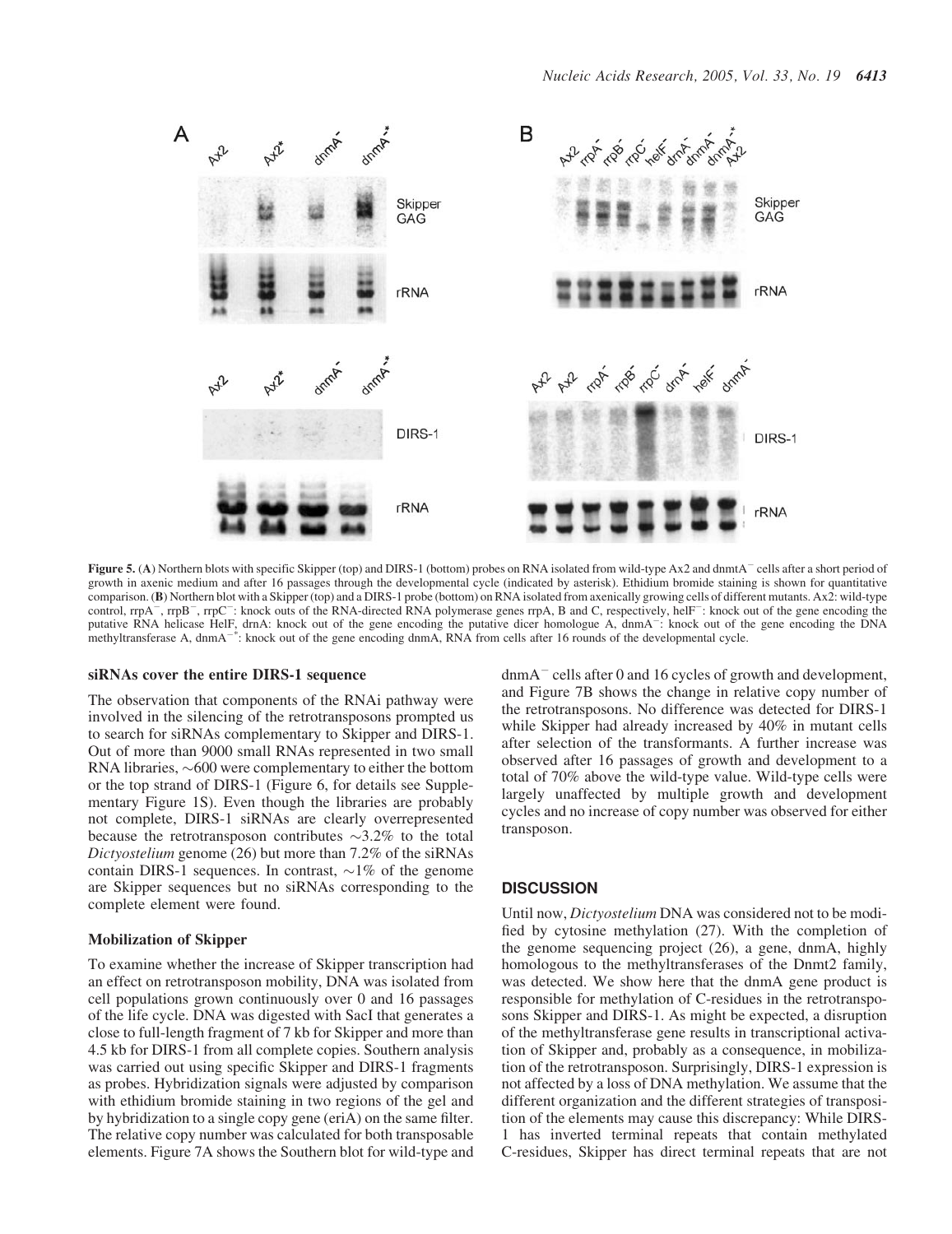![](_page_9_Figure_1.jpeg)

Figure 6. RNAs derived from the small RNA library are aligned on the schematic depiction of DIRS-1: sense strand (A) and antisense strand (B). The inverted repeats are marked in yellow. The ORFs I, II and III and the E1 antisense transcript are depicted as colored arrows. siRNAs are shown as red lines. Most of the small RNAs are in the range of 21 nt; some longer molecules have been retrieved and are also shown. Small RNA alignment in respect to the DIRS-1 sequence is shown in Supplementary Figure 1S.

methylated. Furthermore, there are many incomplete copies of DIRS-1 in the genome and the element frequently transposes into its own copies while Skipper has almost exclusively complete and separate copies in the genome. DIRS-1 appears to constitute centromeres in Dictyostelium and is also clustered in the vicinity of the telomeres while Skipper is more spread out over the genome (50). Though these characteristics argue for mechanistic differences in transposition, they cannot functionally explain the susceptibility of Skipper but not DIRS-1 expression to DNA methylation. It is noteworthy that the promoter for Skipper transcription is probably located in the LTR and promoter methylation usually causes transcriptional silencing. In the case of Skipper, however, coding sequences rather than the LTR are methylated. We therefore propose that DNA methylation causes chromatin remodelling over the entire retroelement and thus blocks accessibility for the transcription machinery. The component(s) mediating chromatin remodelling remain elusive since a search for methyl-C binding proteins in the Dictyostelium database did not reveal any candidate gene containing significant similarity to methyl binding domains. This may not be surprising since conventional MBDs bind to the symmetric CpG motif in a certain sequence context (52) and most methylated C-residues are in a non-symmetric context in Dictyostelium. In contrast, Drosophila contains a putative methyl-C binding protein MBD2/3 that associates with specific regions in the DNA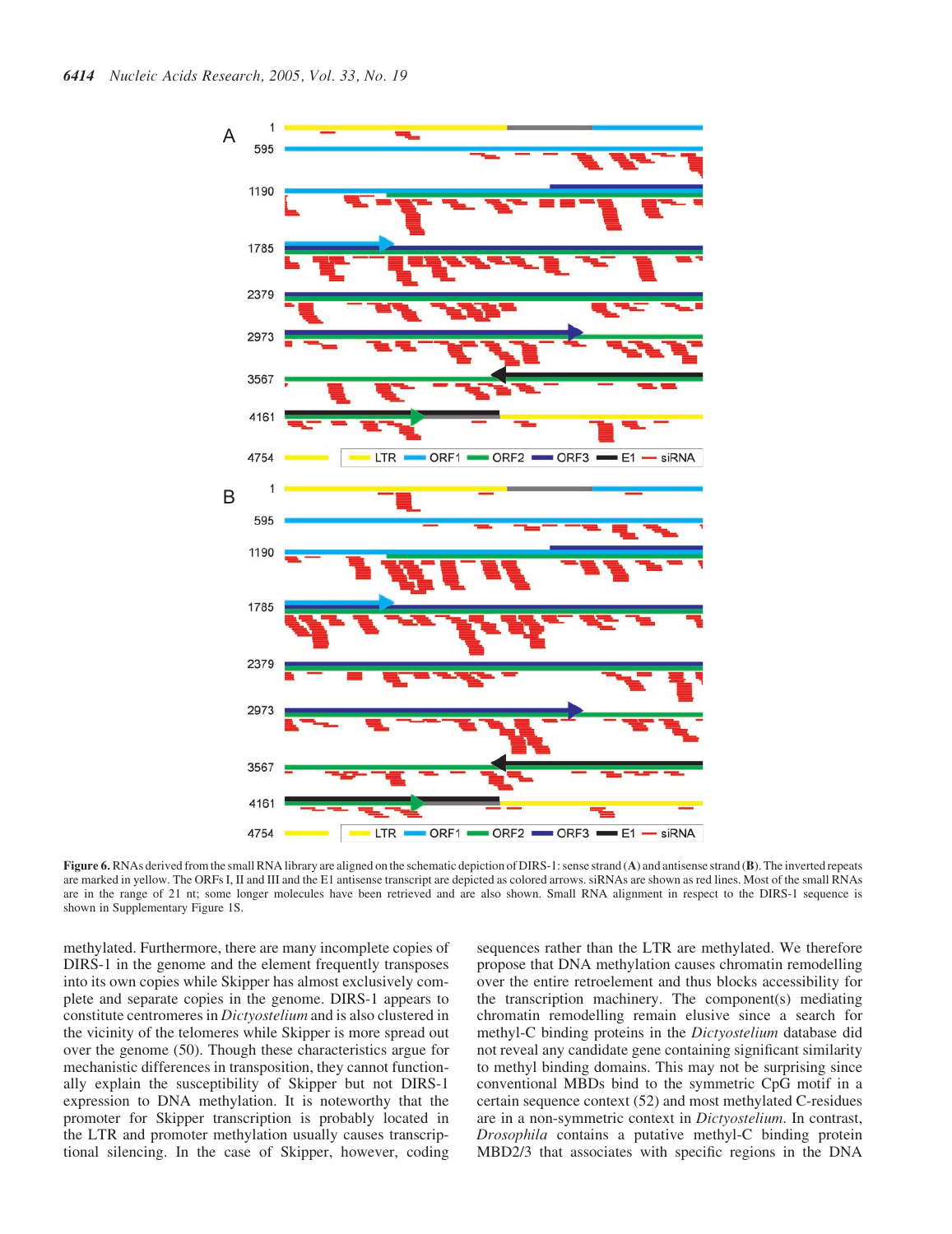![](_page_10_Figure_1.jpeg)

Figure 7. (A) Southern blot with Skipper and DIRS-1 probes on wild-type Ax2 and dnmA<sup>-</sup> mutant cells after 0 and 16 rounds (indicated by asterisk) of the developmental cycle. From left: ethidium bromide staining, hybridization with an eriA probe, hybridization with a Skipper probe, hybridization with a DIRS-1 probe. (B) Relative copy numbers were calculated in respect to ethidium bromide staining and to hybridization to the single copy gene eriA (see Materials and Methods).

(53) but it has not been shown to bind to the methylated, asymmetric C-residues.

In yeast, siRNAs are required to recruit heterochromatin components to specific sites in the genome (10) and in plants DNA methylation is targeted by small RNAs (18). We therefore investigated whether siRNAs complementary to retrotransposon sequences could be found. Again, completely different results were obtained for the two retroelements: while no siRNAs corresponding to the complete Skipper element could be detected, more than 600 different molecules were found for DIRS-1. Since siRNAs covered essentially the entire DIRS-1 sequence, all methylation sites in the short segment that we sequenced by the bisulfite method had a corresponding siRNA. However, not all siRNAs covered C-residues that were methylated. Since methylation sites are mostly asymmetric, cytosine modification has to occur de novo as would be predicted for a Dnmt2-like enzyme (54). Our observations strongly suggest that siRNAs are involved in DNA methylation. However, their role in the regulation of DNA methylation cannot be determined at this point. In fact, it has been shown in Neurospora that de novo DNA methylation is independent of RNAi (55).

With the detection of siRNAs for DIRS-1, it was obvious to examine if components of the RNAi machinery were involved in silencing of the retrotransposons. The results were unexpected since Skipper silencing was strongly dependent on functional RdRPs and the dicer A gene even though no siRNAs had been found. In contrast, DIRS-1 expression was induced only when the RdRPC gene (rrpC) was knocked out. In a previous study (25), we had shown that rrpC was not required for post-transcriptional gene silencing by RNAi. However, rrpC is necessary for PTGS mediated by antisense RNA, indicating differences between gene silencing by single stranded (antisense) and double-stranded (RNAi) RNA molecules (H. Martens and W. Nellen, unpublished data). It is tempting to correlate this with the fact that the antisense transcript E1 is transcribed from the right DIRS-1 LTR. The observation that a knock out of the Dictyostelium Dicer homologue drnA had no effect on DIRS-1 expression could be explained by the activity of the second Dicer gene drnB. However, since Skipper was clearly upregulated in a drnA knock-out strain, this provides evidence that the two dicer genes are not completely redundant.

In a transposition active transcript of DIRS-1, the inverted repeats can form a double strand of more than 300 bp and the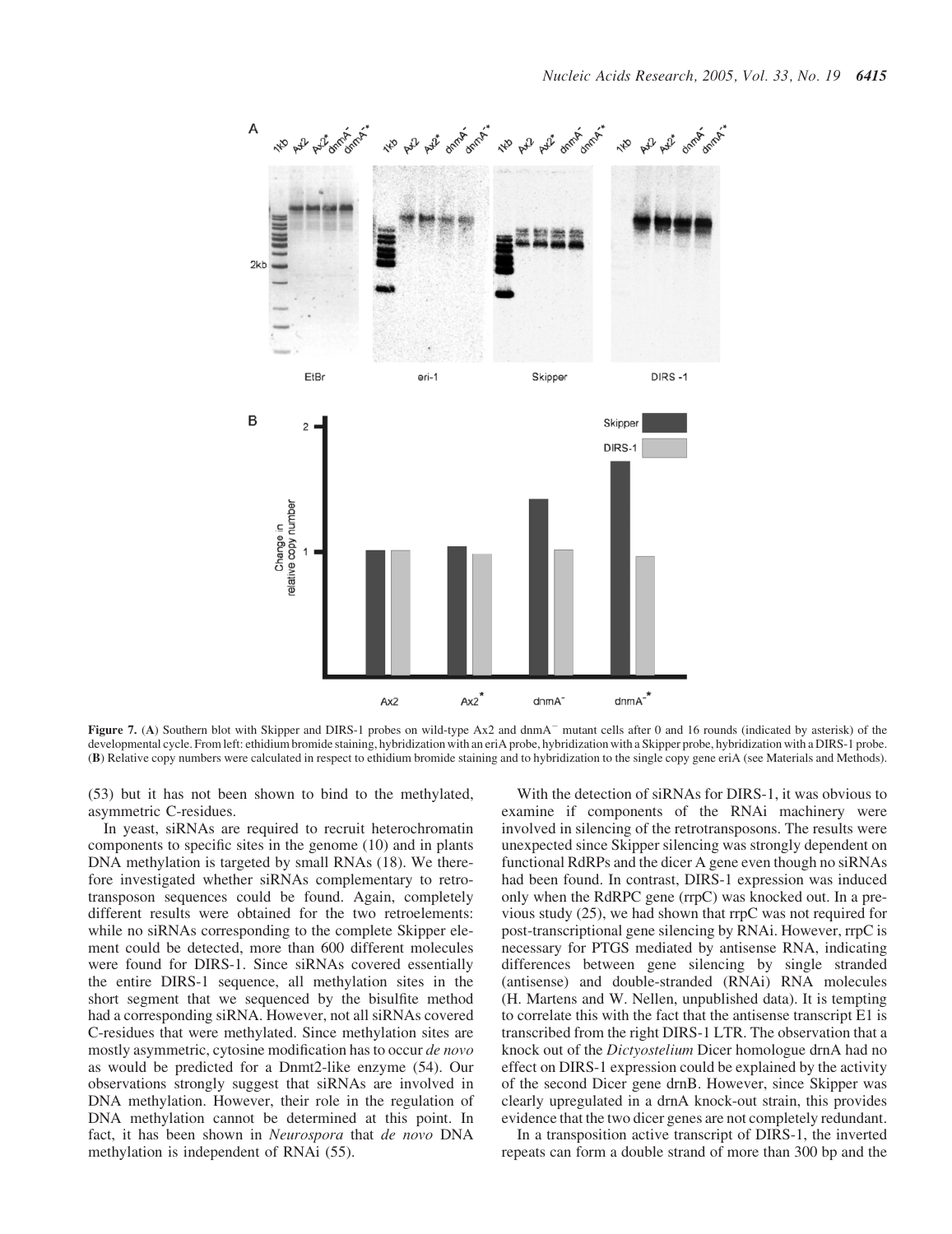formation of a 1.7 kb double strand with the antisense transcript E1 (49,56) is feasible. However, siRNAs are also found in regions that do not form putative double strands. They may therefore originate from RdRP copies of the primary transcript and would thus constitute secondary siRNAs (57). Alternatively, an antisense strand could be generated by an RNA polymerase IV-like activity that has recently been detected in Arabidopsis (19,21). However, a polymerase IV-like enzyme has not yet been identified in Dictyostelium. Though we do not know whether the abundant siRNAs that we found for DIRS-1 are functionally involved in silencing, it is still surprising that most knock outs of RNAi components (except for rrpC) did not show an effect on DIRS-1 activity. Possibly, DNA methylation followed by chromatin remodelling as proposed above and antisense regulation provide redundant pathways for DIRS-1 silencing and both alone are sufficient. In contrast, Skipper, responded to the gene knock outs as if it was silenced by the RNAi machinery. Though no Skipper siRNAs were found, they could still be generated but escape detection due to rapid turnover or low abundance.

Various mechanisms to silence transposons and retrotransposons in one organism have been observed (19,22). In Arabidopsis, different classes of transposable elements are regulated by different, though overlapping mechanisms that require DNA methylation, histone modification and the RNAi system. Remarkably, different components contribute to various degrees to silencing of specific transposable elements. In addition, transcriptional and post-transcriptional mechanisms contribute simultaneously to the silencing machinery.

In an independent approach, Shaulsky and co-workers detected low levels of DnmA dependent DNA methylation in Dictyostelium (M. Katoh, T. Curk, Q. Xu, B. Zupan, A. Kuspa, G. Shaulsky, in press). Using methylation sensitive restriction enzymes, they identified methylated CpG sites in DIRS-1 and in the guaB gene.

Taken together, our data establish Dictyostelium as a model system to study mechanisms of epigenetic gene regulation by DNA methylation and RNA interference. Both mechanisms appear to overlap in function to silence the retrotransposons DIRS-1 and Skipper but further experiments are required to elucidate how the two pathways interact.

# SUPPLEMENTARY DATA

Supplementary Data are available at NAR Online.

# ACKNOWLEDGEMENTS

The authors thank Michael Wassenegger (Centrum Grüne Gentechnik, Neustadt) for providing DNA from tobacco infected with PSTVd. Harald Rühling (Cell Biology, University Kassel) is acknowledged for support with microscopy. The authors thank Gad Shaulsky for communicating data prior to publication. This work was supported by grants of the Deutsche Forschungsgemeinschaft [SPP 1129, Ne285/8 and by the EU (STREP Fosrak)]. B.E.B. was in part supported by a stipend from the Otto-Braun-Fonds. Funding to pay the Open Access publication charges for this article was provided by the Deutsche Forschungsgemeinschaft.

Conflict of interest statement. None declared.

## **REFERENCES**

- 1. Bird,A. (2002) DNA methylation patterns and epigenetic memory. Genes Dev., 16, 6–21.
- 2. Li,E. (2002) Chromatin modification and epigenetic reprogramming in mammalian development. Nature Rev. Genet., 3, 662-673.
- 3. Bestor,T.H. and Ingram,V.M. (1983) Two DNA methyltransferases from murine erythroleukemia cells: purification, sequence specificity, and mode of interaction with DNA. Proc. Natl Acad. Sci. USA, 80, 5559–5563.
- 4. Gruenbaum,Y., Cedar,H. and Razin,A. (1982) Substrate and sequence specificity of a eukaryotic DNA methylase. Nature, 295, 620-622.
- 5. Hsieh, C.L. (1999) In vivo activity of murine de novo methyltransferases, Dnmt3a and Dnmt3b. Mol. Cell. Biol., 19, 8211–8218.
- 6. Lyko,F., Ramsahoye,B.H., Kashevsky,H., Tudor,M., Mastrangelo,M.A., Orr-Weaver,T.L. and Jaenisch,R. (1999) Mammalian (cytosine-5) methyltransferases cause genomic DNA methylation and lethality in Drosophila. Nature Genet., 23, 363–366.
- 7. Okano,M., Xie,S. and Li,E. (1998) Dnmt2 is not required for de novo and maintenance methylation of viral DNA in embryonic stem cells. Nucleic Acids Res., 26, 2536–2540.
- 8. Okano,M., Bell,D.W., Haber,D.A. and Li,E. (1999) DNA methyltransferases Dnmt3a and Dnmt3b are essential for de novo methylation and mammalian development. Cell, 99, 247–257.
- 9. Ramsahoye,B.H., Biniszkiewicz,D., Lyko,F., Clark,V., Bird,A.P. and Jaenisch,R. (2000) Non-CpG methylation is prevalent in embryonic stem cells and may be mediated by DNA methyltransferase 3a. Proc. Natl Acad. Sci. USA, 97, 5237–5242.
- 10. Verdel,A., Jia,S., Gerber,S., Sugiyama,T., Gygi,S. and Grewal,S.I. (2004) RNAi-mediated targeting of heterochromatin by the RITS complex. Science, 28, 127–132.
- 11. Burgers,W.A., Fuks,F. and Kouzarides,T. (2002) DNA methyltransferases get connected to chromatin. Trends Genet., 18, 275–277.
- 12. Lyko,F., Ramsahoye,B.H. and Jaenisch,R. (2000) DNA methylation in Drosophila melanogaster. Nature, 408, 538–540.
- 13. Tamaru,H. and Selker,E.U. (2001) A histone H3 methyltransferase controls DNA methylation in Neurospora crassa. Nature, 414, 277–283.
- 14. Matzke,M.A. and Birchler,J.A. (2005) RNAi-mediated pathways in the nucleus. Nature Rev. Genet., 6, 24–35.
- 15. Hall,I.M., Shankaranarayana,G.D., Noma,K., Ayoub,N., Cohen,A. and Grewal,S.I. (2002) Establishment and maintenance of a heterochromatin domain. Science, 297, 2232–2237.
- 16. Volpe,T.A., Kidner,C., Hall,I.M., Teng,G., Grewal,S.I. and Martienssen,R.A. (2002) Regulation of heterochromatic silencing and histone H3 lysine-9 methylation by RNAi. Science, 297, 1833–1837.
- 17. Wassenegger,M., Heimes,S., Riedel,L. and Sanger,H.L. (1994) RNA-directed *de novo* methylation of genomic sequences in plants. Cell, 76, 567–576.
- 18. Mette,M.F., Aufsatz,W., van der Winden,J., Matzke,M.A. and Matzke,A.J. (2000) Transcriptional silencing and promoter methylation triggered by double-stranded RNA. EMBO J., 19, 5194–5201.
- 19. Kanno,T., Huettel,B., Mette,M.F., Aufsatz,W., Jaligot,E., Daxinger,L., Kreil,D.P., Matzke,M. and Matzke,A.J. (2005) Atypical RNA polymerase subunits required for RNA-directed DNA methylation. Nature Genet., 37, 761–765.
- 20. Vaucheret,H. (2005) RNA polymerase IV and transcriptional silencing. Nature Genet., 37, 659–660.
- 21. Herr,A.J., Jensen,M.B., Dalmay,T. and Baulcombe,D.C. (2005) RNA polymerase IV directs silencing of endogenous DNA. Science, 308, 118–120.
- 22. Lippman,Z., May,B., Yordan,C., Singer,T. and Martienssen,R. (2003) Distinct mechanisms determine transposon inheritance and methylation via small interfering RNA and histone modification. PLoS Biol., 1, E67.
- 23. Vastenhouw,N.L. and Plasterk,R.H. (2004) RNAi protects the Caenorhabditis elegans germline against transposition. Trends Genet., 20, 314–319.
- 24. Vastenhouw,N.L., Fischer,S.E., Robert,V.J., Thijssen,K.L., Fraser,A.G., Kamath,R.S., Ahringer,J. and Plasterk,R.H. (2003) A genome-wide screen identifies 27 genes involved in transposon silencing in C.elegans. Curr. Biol., 13, 1311–1316.
- 25. Martens,H., Novotny,J., Oberstrass,J., Steck,T.L., Postlethwait,P. and Nellen,W. (2002) RNAi in Dictyostelium: the role of RNA-directed RNA